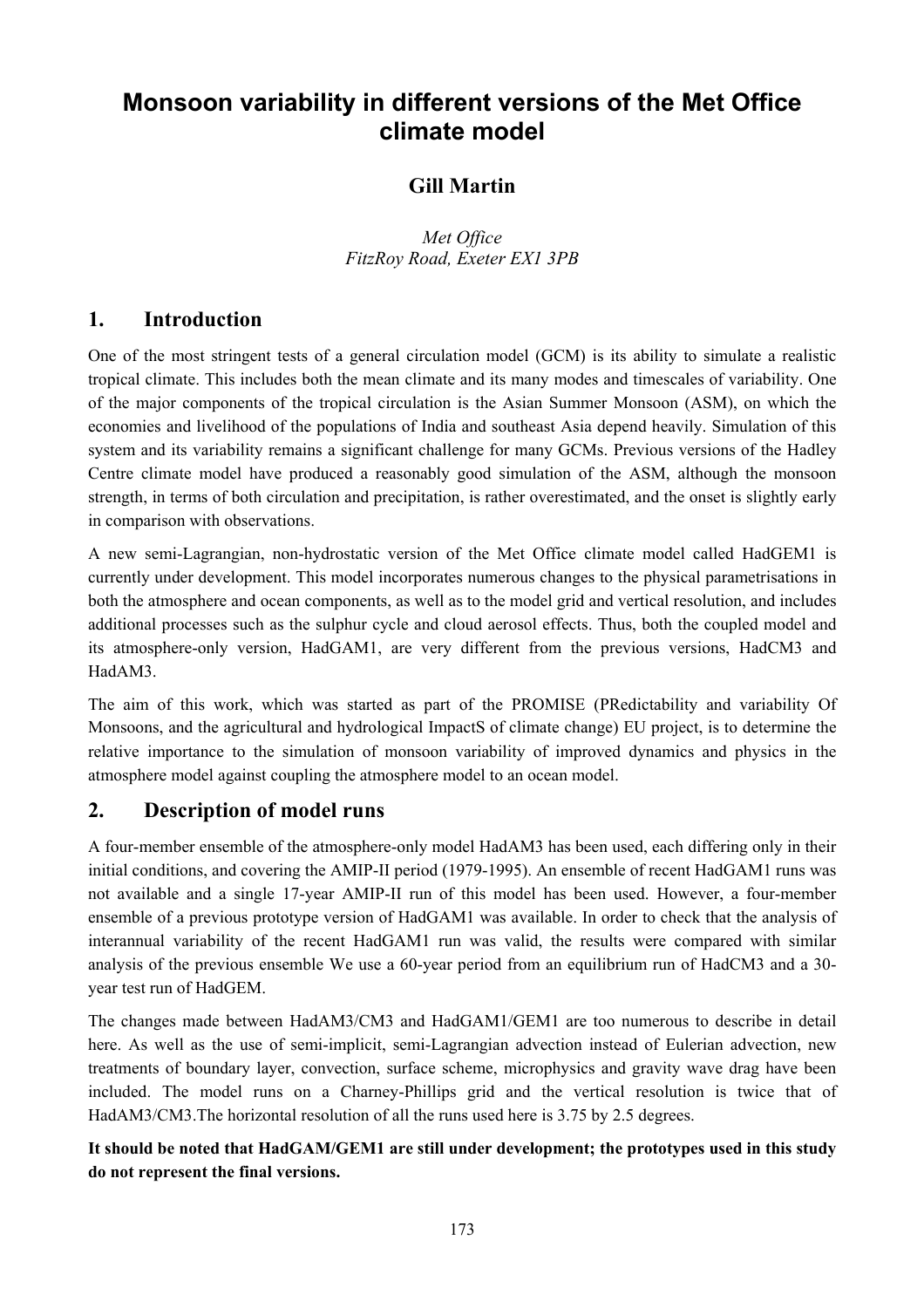### **3. Asian Summer Monsoon**

#### **3.1. Mean monsoon climatology**

The monsoon climatology in HadGAM improves on HadAM3 in terms of the circulation strength (see [Figure](#page-2-0)  [1](#page-2-0)[a,c]), and in some aspects of the precipitation distribution ([Figure 2\[](#page-3-0)a,c]), such as over the eastern equatorial Indian Ocean and over the west Pacific. However, the westerly low-level monsoon jet extends too far eastwards across East Asia, and precipitation is underestimated over India and over Indonesia. The monsoon in HadCM3 is rather different from that in HadAM3 ([Figure 1\[](#page-2-0)a,b] and [Figure 2\[](#page-3-0)a,b]). The monsoon circulation is weaker and there is far less precipitation over and around the Indian peninsula. Instead, precipitation over Indonesia is increased. These changes are associated with errors in the sea surface temperature (SST) climatology of the coupled model, where the northern hemisphere temperatures are colder and the SSTs around Indonesia warmer than observed. The SST errors occur as a result of systematic errors in the atmosphere model, namely too much cloud over the subtropical and midlatitude oceans and too little convection over Indonesia. Similarly, warm SSTs and increased precipitation around Indonesia are seen in HadGEM, although the errors are significantly smaller than those in HadCM3. The northern hemisphere temperature errors are also reduced in HadGEM1, but an equatorial cold bias, which was also seen in HadCM3, remains (though of smaller magnitude) as a result of continuing problems with near-surface winds in the tropics. There is an associated decrease in winds and precipitation over the equatorial west Pacific in HadGEM1 compared with HadGAM1, but little change in the strength of the monsoon circulation.

#### **3.2. Interannual variability**

Empirical Orthogonal Function (EOF) analysis was carried out on the seasonal (June-September, JJAS) mean anomalies of 850 hPa winds. The dominant EOFs from each of the models are shown in [Figure 3.](#page-4-0) Both atmosphere-only models have a dominant mode of interannual variability which explains at least 40% of the variance. Despite the vast differences between the two models, their dominant modes are rather similar. Easterly 850 hPa wind anomalies across East Asia and most of the Indian peninsula are associated with decreases in precipitation here, while increased convergence over Indonesia, western India and the Arabian Sea is associated with increased precipitation there. The coupled models, HadCM3 and HadGEM1, have similar dominant modes to the atmosphere-only models ([Figure 4\)](#page-4-1), although they explain slightly less of the variance. However, in the case of the coupled models there is an additional contribution from the eastern equatorial Indian Ocean.

These dominant modes resemble the first EOF calculated by Molteni et al. (2002) from the NCEP/NCAR reanalyses, and the second EOF calculated by Annamalai et al. (1999) from the ECMWF Reanalyses. However, in both of the reanalyses, nearly half of the total variance is divided nearly equally between the first two modes, with the other most dominant mode being associated with north/south anomalies over India. Although around half of the total variance is explained by the first two EOF modes in HadAM3/CM3 and HadGEM1 (but only by the first mode in HadGAM1), the first mode is more dominant in the models and the second mode is not represented very well, except in HadGEM1 where it is quite realistic (not shown).

Both of the first two modes from the reanalyses also showed the presence of anomalies over the equatorial Indian Ocean. The presence of such anomalies in only the coupled versions of our models may suggest an improved representation of the Indian Ocean SST dipole mode when the atmosphere and ocean are allowed to interact. However, it is also possible that the appearance of these anomalies may be due to the Indonesian SST errors which occur in both coupled models. In order to investigate this, a test run in which HadAM3 was forced with the SSTs from 20 years of HadCM3 was analysed. This shows a dominant mode of variability ([Figure 5\)](#page-5-0) which is more similar to that of HadAM3 than HadCM3, indicating that the changes in HadCM3 are associated, at least in part, with the coupling rather than the SST errors.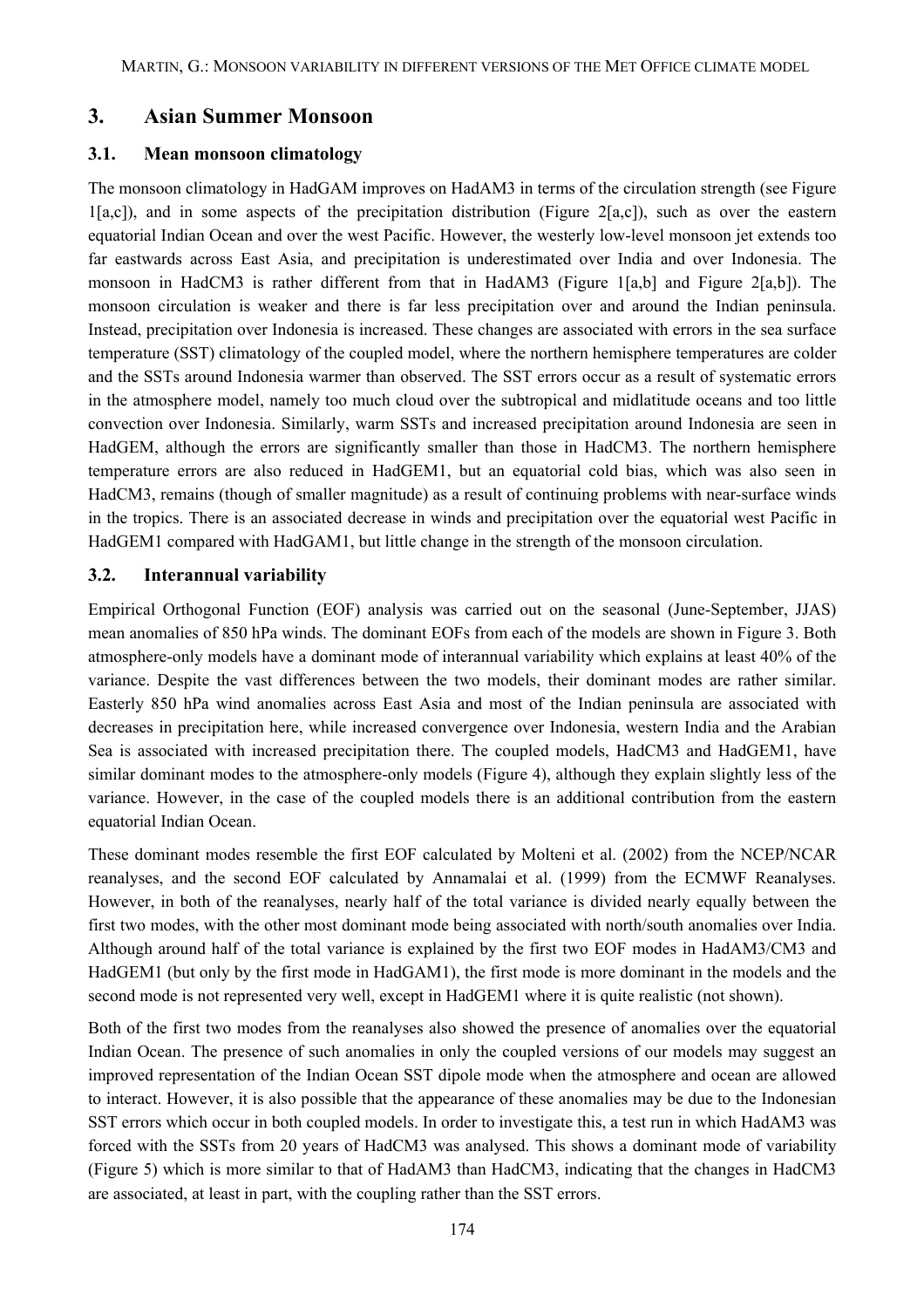<span id="page-2-0"></span>

*Figure 1: Horizontal winds at 850 hPa in the four models and two reanalysis datasets*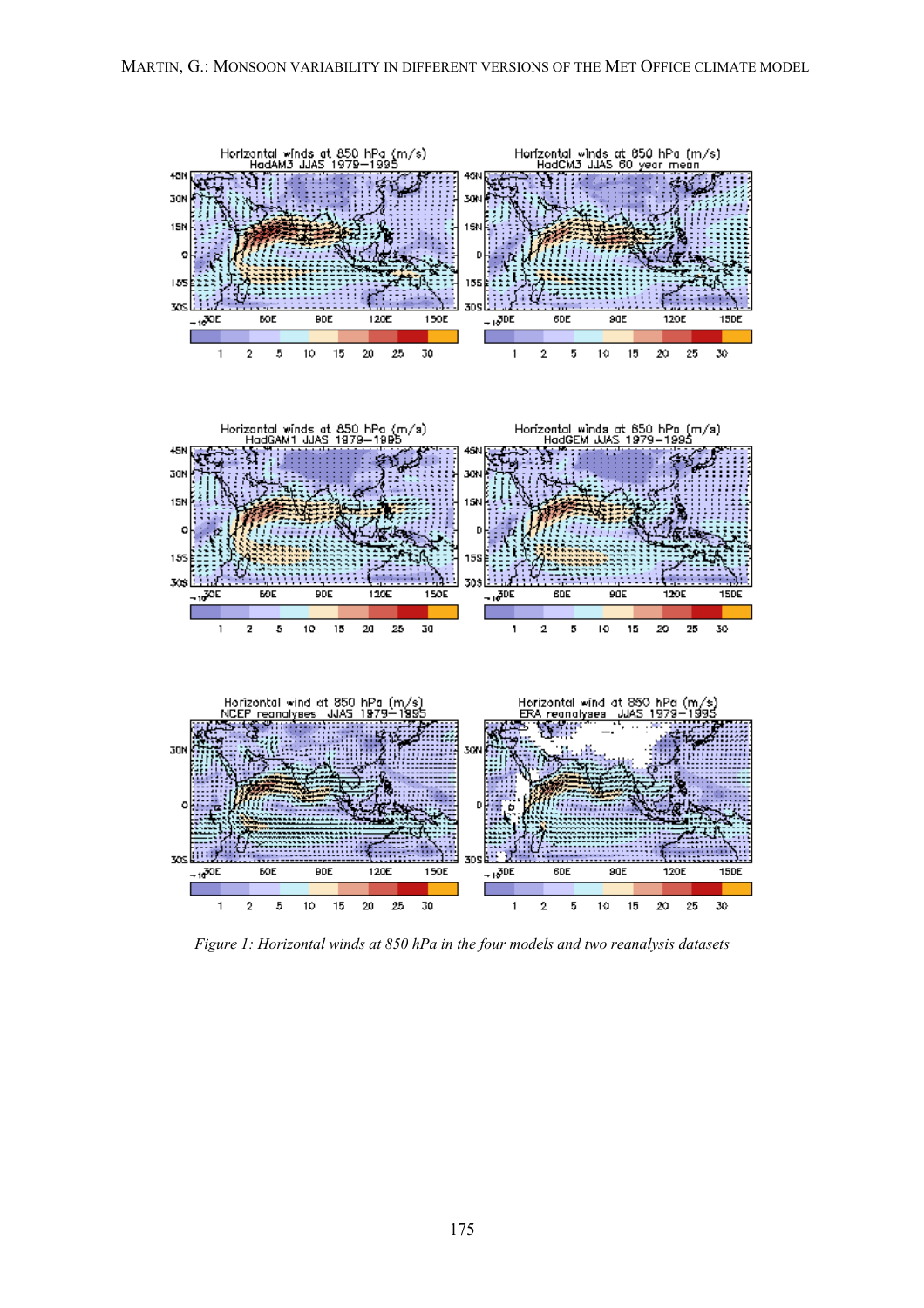<span id="page-3-0"></span>

*Figure 2: Total precipitation (mm/day) in the four models and CMAP/O dataset*

Both the atmosphere-only and coupled configurations of HadAM3/CM3 show significant teleconnections between the dominant mode of interannual variability and SSTs in the central and eastern Pacific. Wind and precipitation anomalies in El Nino years are very similar to the dominant mode of variability in these models (compare [Figure 6](#page-5-1) with [Figure 3\[](#page-4-0)a] and [Figure 4\[](#page-4-1)a]). These teleconnections are rather weak in HadGAM1/GEM1, suggesting that internal variability may be prevalent in this model. However, anomalies in El Nino years in HadGAM1 are quite similar to those observed (not shown), suggesting that strong SST forcing can outweigh the internal variability on some occasions. In contrast, HadAM3/CM3 responds too strongly to both local and remote SST forcing, such that teleconnections with SST, and anomalies in El Nino years, are less realistic than in HadGAM1/GEM1.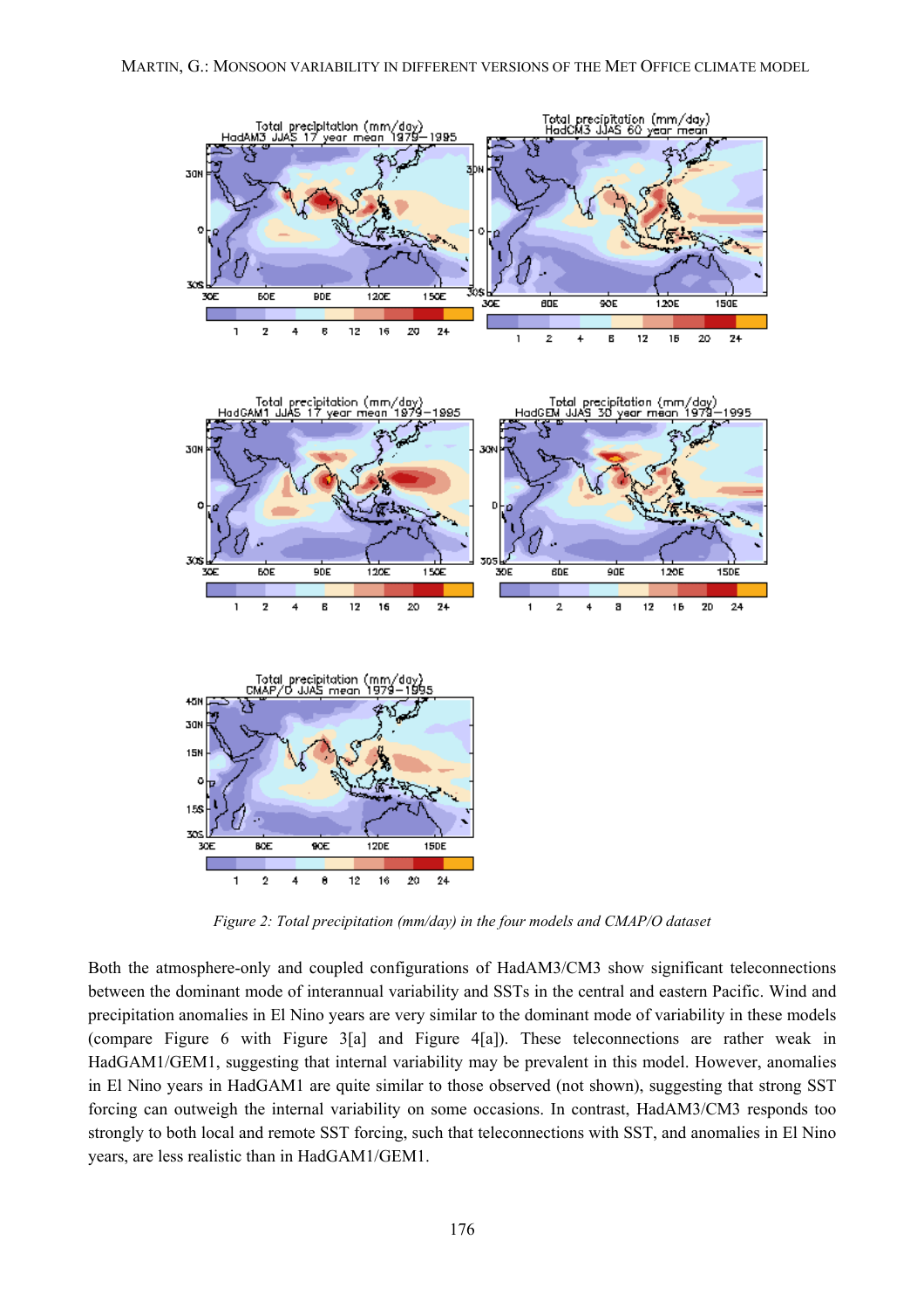<span id="page-4-0"></span>

*Figure 3: Dominant modes of interannual variability of 850 hPa winds in HadAM3 and HadGAM1. These explain 38% and 42% of the total variance respectively.*

<span id="page-4-1"></span>

*Figure 4: Dominant modes of interannual variability of 850 hPa winds in HadCM3 and HadGEM1. These explain 30% and 36% of the total variance respectively.*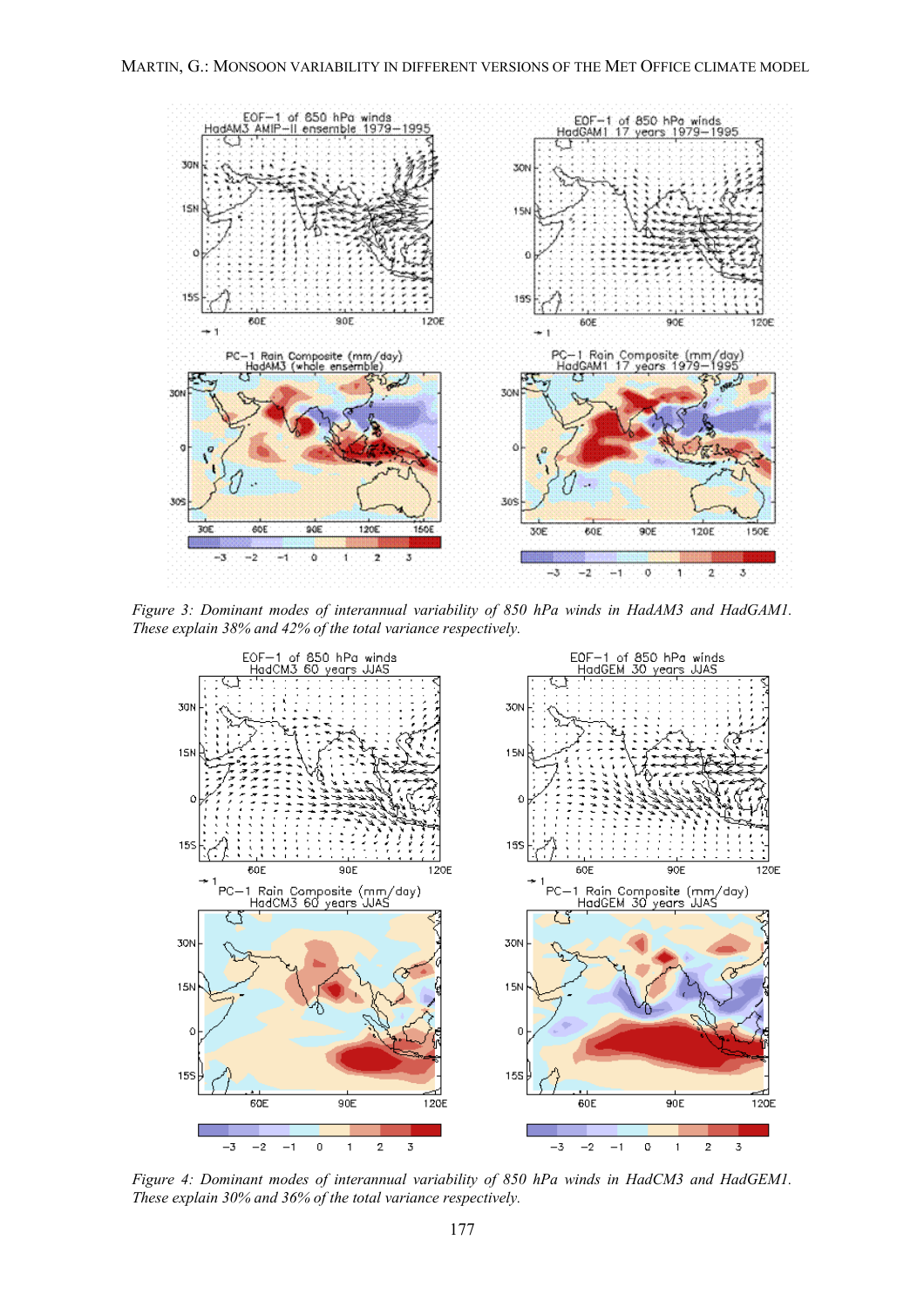<span id="page-5-0"></span>

*Figure 5: Dominant mode of interannual variability from a HadAM3 run forced by SSTs from HadCM3. (run supplied by Hilary Spencer, CGAM)*

<span id="page-5-1"></span>

*Figure 6: 850 hPa wind anomalies in El Nino years from HadAM3 and HadCM3*

#### **3.3. Intraseasonal variability**

Analysis of the tropical intraseasonal variability of HadGAM1/GEM1 (personal communication: Pete Inness and Gui-Ying Yang, CGAM, Reading University) shows an increase in the variance of convective activity around the equator in the Warm Pool region on intraseasonal timescales in HadGAM/GEM1 compared with HadAM3/CM3, bringing the new model closer to observations. However, neither atmosphere-only model shows the eastward-propagating signal of the Madden-Julian Oscillation (MJO). Inness and Slingo (2003) showed that coupling between the atmosphere and ocean was important for eastward propagation; Pete Inness (personal communication) has shown that HadGEM1 does indeed produce some eastwardpropagating events of comparable magnitude to observations, although there are deficiencies in the MJO simulation. We now investigate whether the apparent improvement in the simulation of tropical intraseasonal variability in the new model extends to that of the monsoon simulation.

EOF analysis of the daily 850 hPa wind anomalies was carried out for a 17-year period of each of the model runs. The anomalies were calculated relative to the long-term average seasonal cycle, which was first lowpass filtered to remove frequencies higher than 65 days. This analysis of the intraseasonal variability in the models shows a strong similarity between the dominant modes from all four models [\(Figure 7\)](#page-6-0), which describe around 13% of the variance in all cases. This mode is in good agreement with that calculated from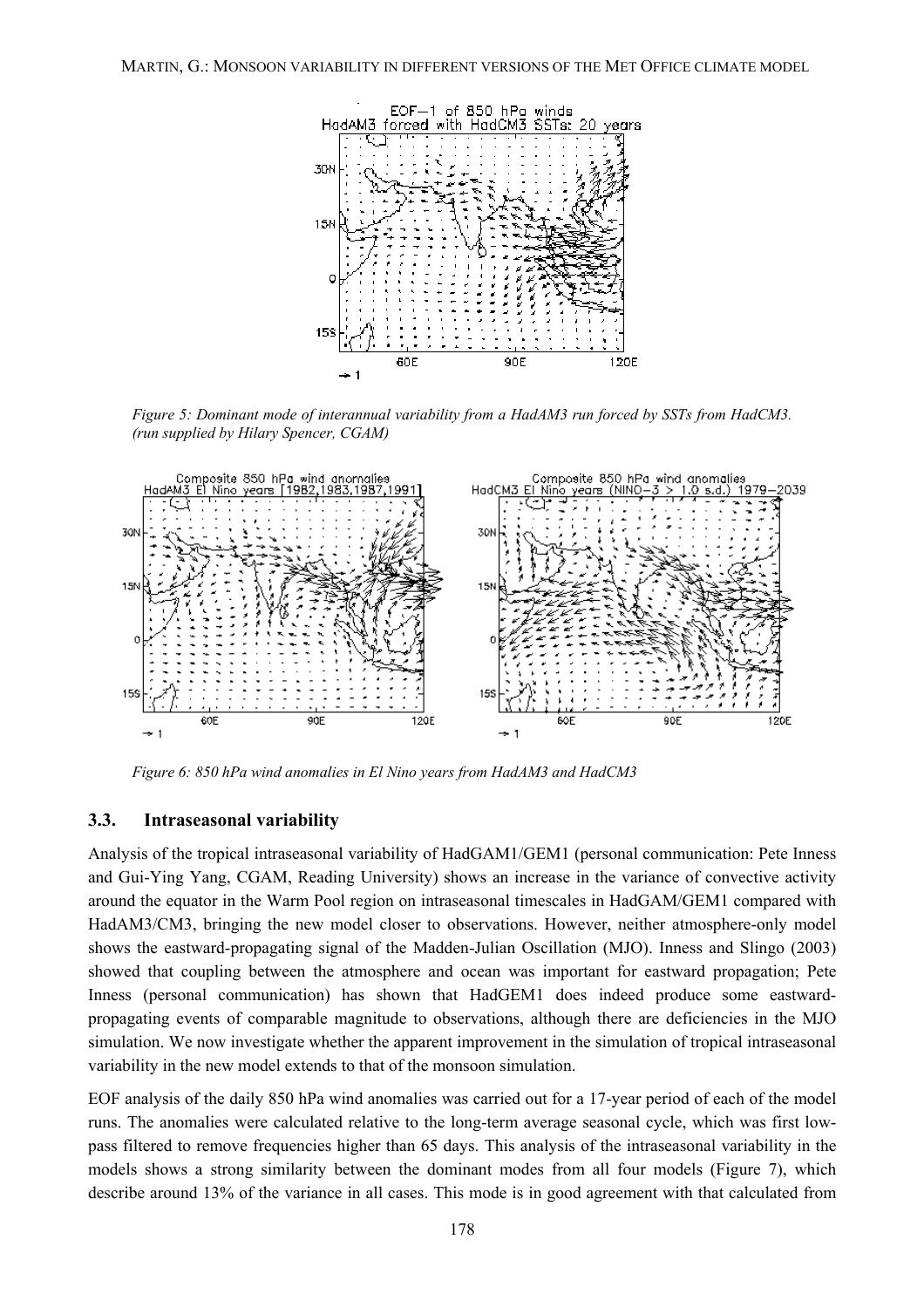NCEP reanalyses (Sperber et al, 2000). Of the first four modes of intraseasonal variability in the NCEP reanalyses, three represented different stages of the northward propagation of the Tropical Convergence Zone (TCZ). Several of the first few EOFs from the models do appear to represent slightly different positions of the TCZ, and spectral analyses of the principal component (PC) timeseries show preferred timescales which are all in the range 10-50 days, again in agreement with Sperber et al (2000). However, although northward propagating events are seen occasionally in all of the models, the variability between these modes appears to be mainly random. More work is needed to investigate this further.

<span id="page-6-0"></span>

*Figure 7: Dominant mode of intraseasonal variability of 850 hPa winds from all four models* 

One of the primary intraseasonal modes in the NCEP reanalyses (explaining 6.6% of the variance) appeared to be related to the variability of the All-India Rainfall (AIR), and hence associated with active/break phases of the Indian monsoon. HadAM3 and HadCM3 also show evidence of this mode in their third and second EOFs, respectively, explaining 6.5% and 6.8% of the variance (see [Figure 8\[](#page-7-0)a,c]), and correlations between daily AIR and the principal component timeseries of these modes (each smoothed with a 5-day box-car average) in 7 out of 17 years are significant at the 5% level. This mode can be identified in HadGAM1 and HadGEM1 ([Figure 8\[](#page-7-0)b,d]), although it is not as well isolated and the correlations with AIR are rather weaker.

The link between monsoon interannual variability and external forcings such as ENSO has long been established. It is also interesting to investigate whether there are any significant teleconnections between the intraseasonal variability of the monsoon and intraseasonal variations in global SSTs in the models. This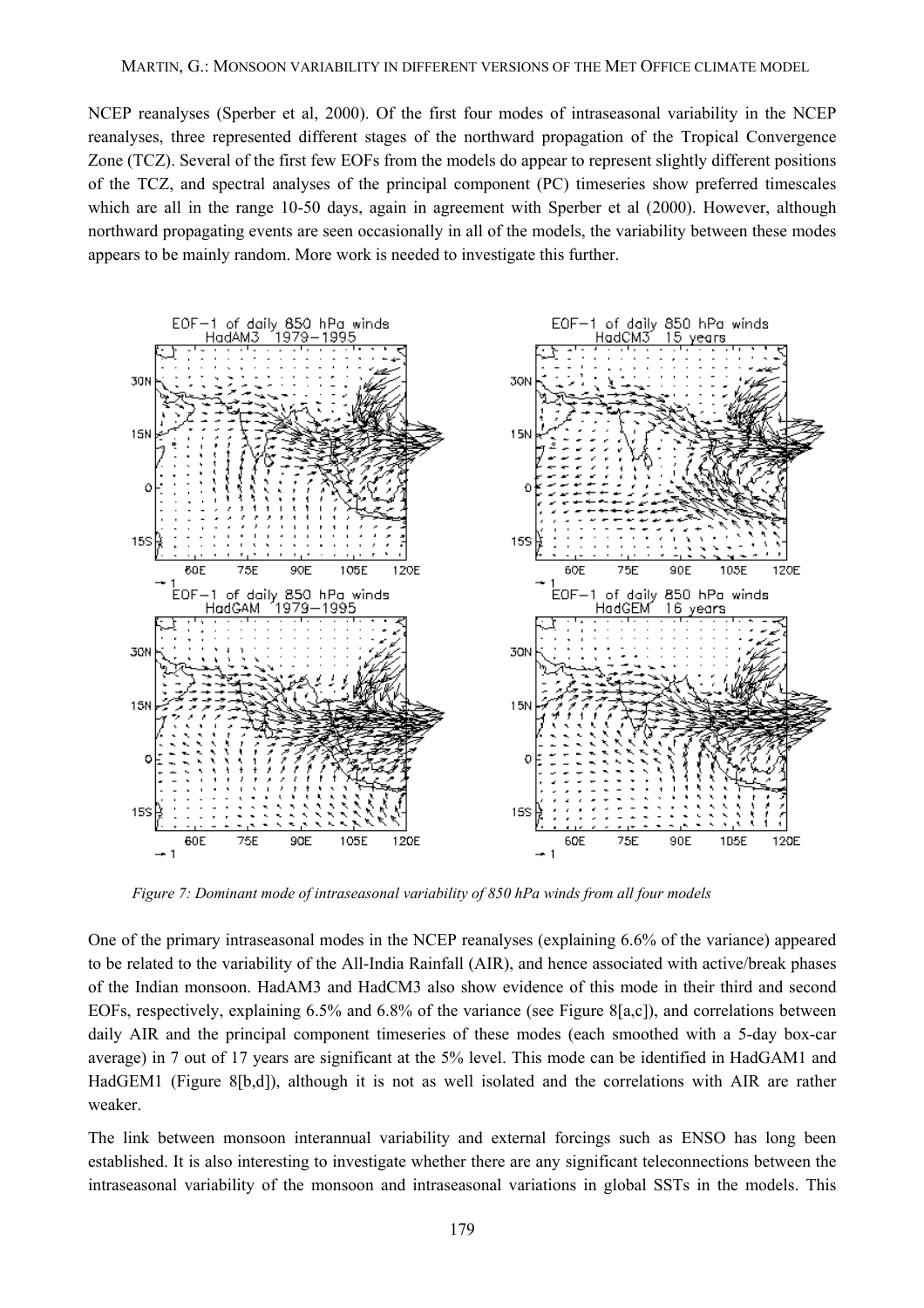analysis is limited for the atmosphere-only models by the limited time resolution of the SST forcing dataset. Monthly observations are interpolated linearly between the middle of consecutive months to give daily values. In order to allow a sensible comparison, the PC timeseries are therefore smoothed with a 30-day boxcar average before the teleconnections are calculated. Although the SSTs in the coupled model show daily variations, the same smoothing is done on the PC timeseries from the coupled models, and the SST fields low-pass filtered to remove frequencies higher than 30 days, in order to make a fair comparison. It is found that calculating the teleconnections using the actual daily values for the coupled models gives the same pattern but generally lower (and mainly insignificant) correlations.

<span id="page-7-0"></span>

*Figure 8: Modes of intraseasonal variability of 850 hPa winds from all four models which resemble the "All-India Rainfall mode" identified by Sperber et al. (2000)*

In order to remove interannual variations of SST and monsoon winds, the seasonal means for each year are removed and the EOFs recalculated, before calculating the teleconnections. This has little impact on the EOF analysis (see Section 3.4, [Figure 13\)](#page-12-0), although the dominant mode identified in [Figure 7](#page-6-0) moves to the second EOF in HadGEM1. This analysis was done for HadAM3/CM3 and HadGEM; daily surface temperatures were not available from the HadGAM1 run. Lag-lead correlations at 5-day intervals from -30 days to +30 days were calculated, with "Lag-N" representing the SST lagging the PC by N days.

[Figure 9](#page-8-0) and [Figure 10](#page-9-0) show the results from HadCM3 (PC-1) and HadGEM1 (PC-2). For HadCM3, this mode is negatively correlated with SSTs in the subtropical western Pacific and positively correlated with the western equatorial Pacific at negative lags of 10-20 days, whereas in HadGEM1 the strong negative correlation at these lags is with SSTs in the eastern Bay of Bengal, the South China Sea and the western Pacific. The other PCs from HadCM3 and HadGEM1 also show strong negative correlations at 10-20 day lags (those for HadCM3 shown in [Figure 11\)](#page-10-0), but in these cases the correlations are noticeably co-located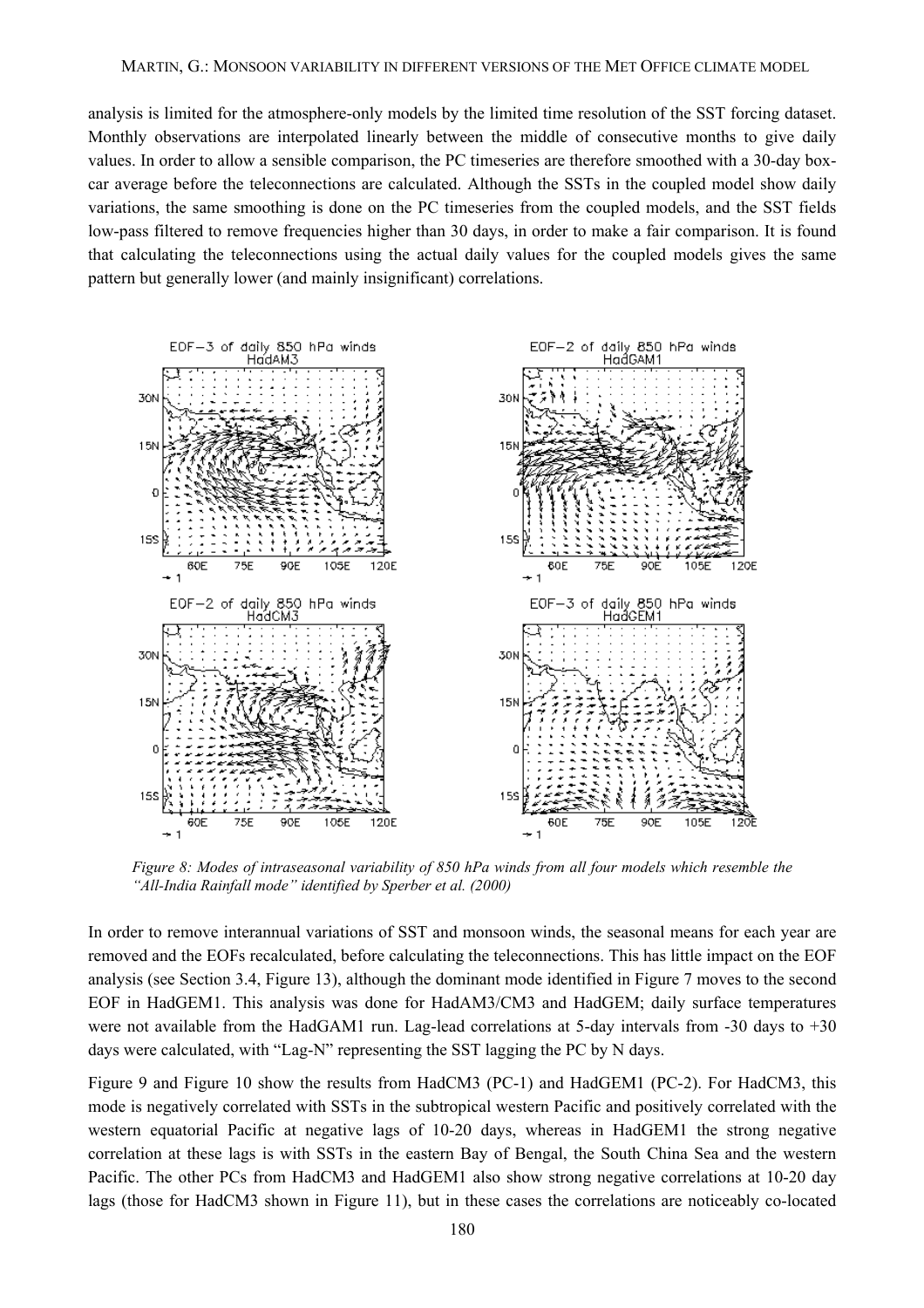with the monsoon wind anomalies themselves, with positive anomalies (increases in the monsoon circulation) generally correlating with negative SST anomalies.

<span id="page-8-0"></span>

*Figure 9: Lag-lead teleconnections of PC-1 from HadCM3 with surface temperatures. Lag-N indicates the PC leading the surface temperatures by N days. See text for further details.*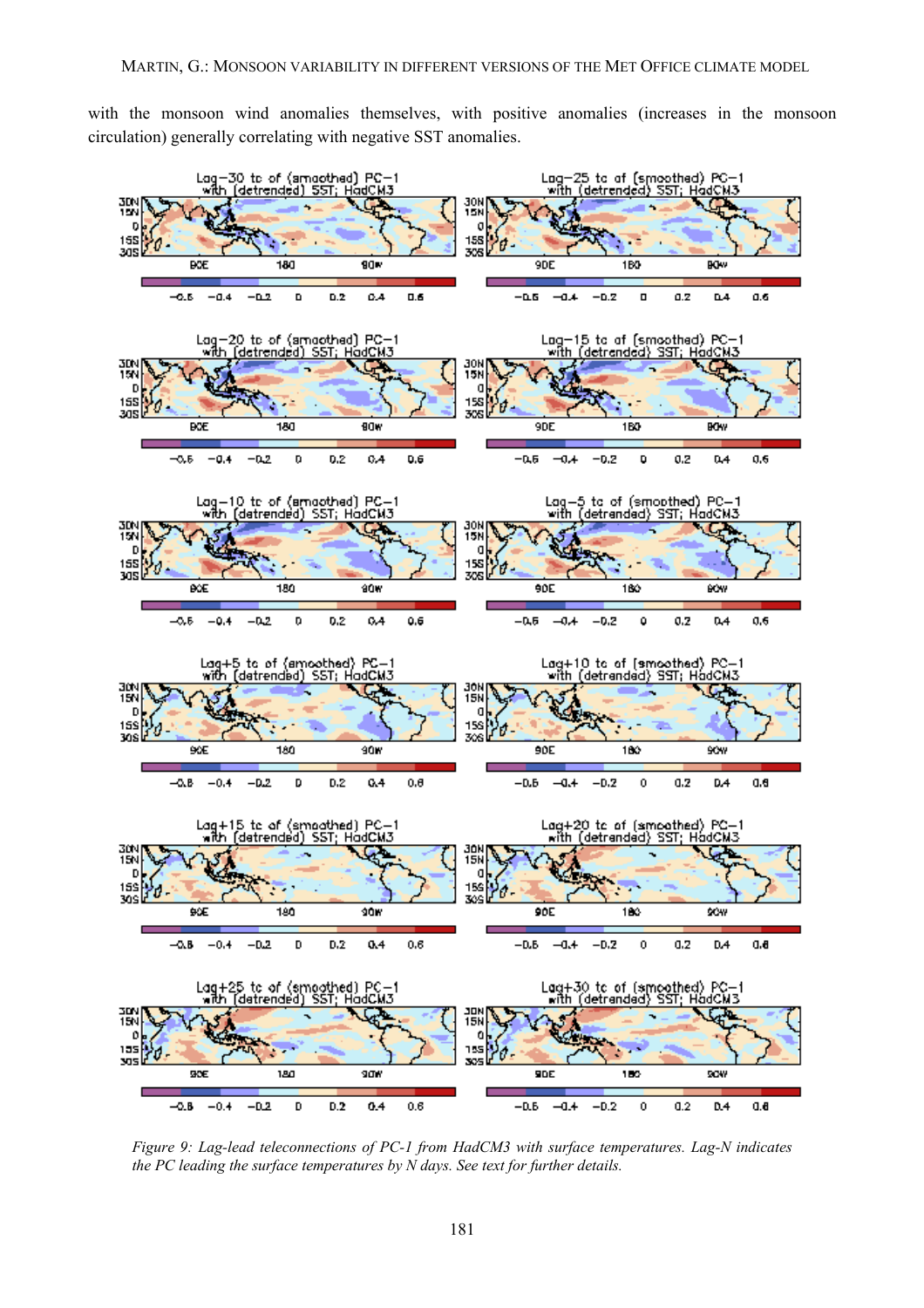<span id="page-9-0"></span>

*Figure 10: As Fig. 9 but for HadGEM1*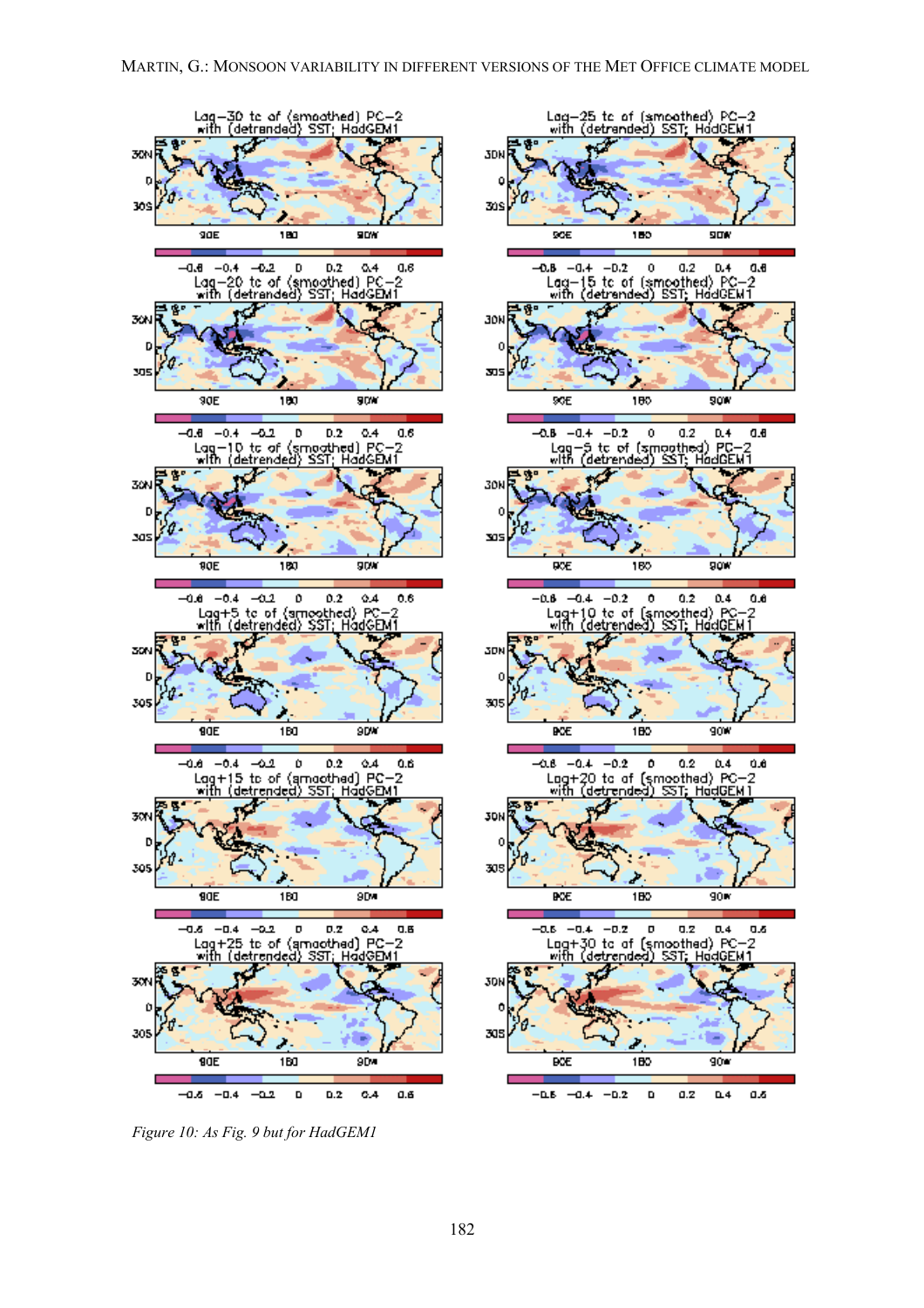<span id="page-10-0"></span>

*Figure 11: Lag-10 teleconnections between PC-2, PC-3 and PC-4 and surface temperature for HadCM3* 

Lagged negative local correlations between monsoon wind variability and surface temperatures in the coupled models illustrate the cooling/warming effect of the positive/negative wind anomalies on the surface through increased/decreased surface fluxes. The question remains as to whether there is any subsequent feedback of these SST changes on the monsoon variability. Although [Figure 9](#page-8-0) shows small positive teleconnections of PC-1 with subtropical west Pacific SSTs at lags+20 to +30, these are barely significant. In contrast, HadGEM1 shows significant positive correlations with west Pacific SSTs at lags +20 to +30. This is to the east of the negative correlations at lags -10 to -20. Similar features are seen in the teleconnections with PC-1 of HadGEM1, and it is not clear if the teleconnections with the two regions at different lag/lead times are connected. Further work is needed to investigate this

Lag/lead correlations for PC-1 of HadAM3 are shown in [Figure 12.](#page-11-0) No significant correlations are seen at any lag/lead times, and this is also the case for the other PCs. Although we would not expect the negative lagged correlations between the monsoon variability and the SST in the atmosphere-only model, the lack of any significant correlation at positive lags suggests that daily variations in the SSTs have little impact on the monsoon variability and that the intraseasonal variability is chaotic. This is in contrast with the results from Section 3.3 which showed that the interannual variability in this model is strongly linked to SSTs. The relationship between intraseasonal and interannual variability is investigated further in Section 3.4.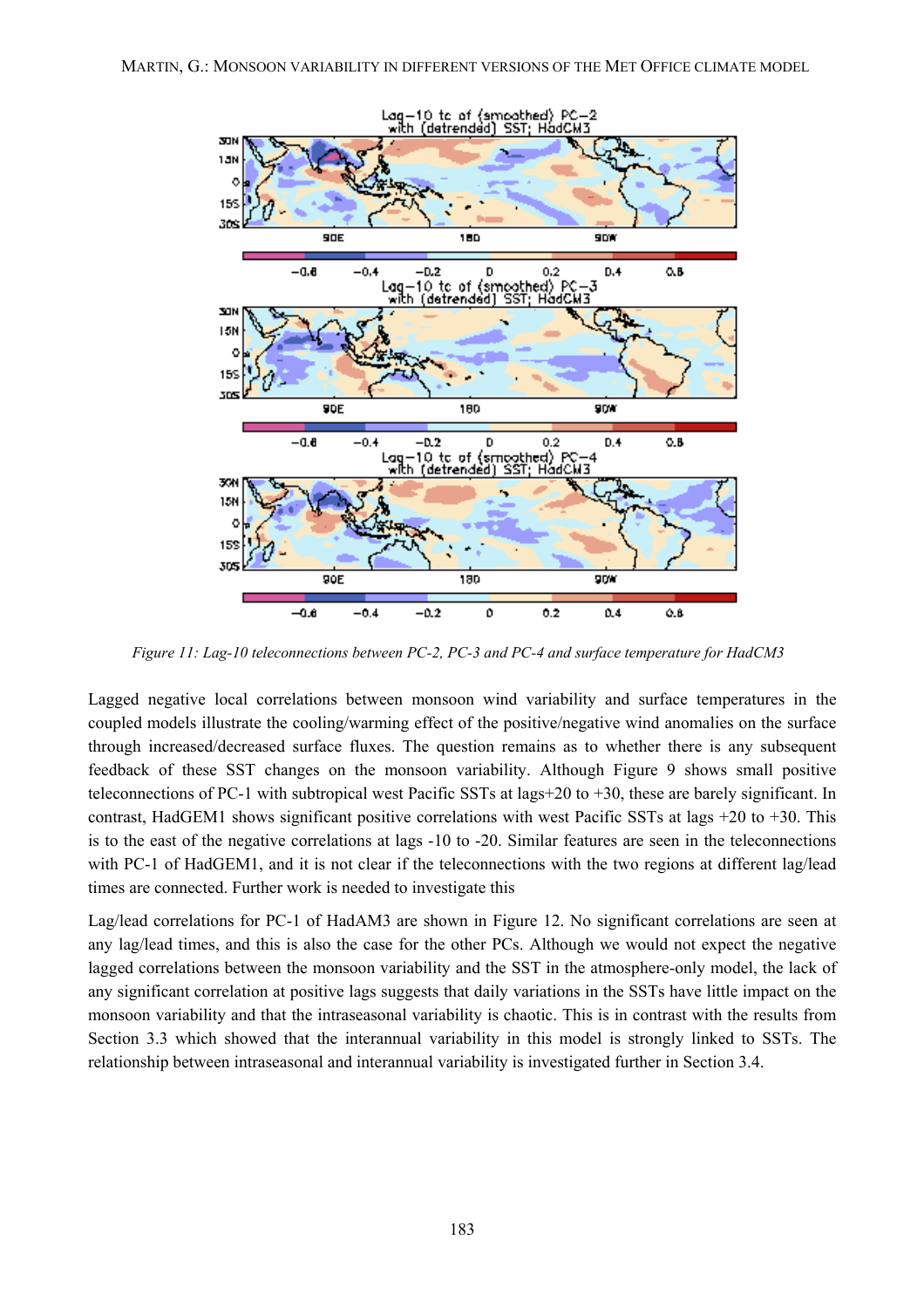<span id="page-11-0"></span>

*Figure 12: As Figs 9 and 10 but for HadAM3*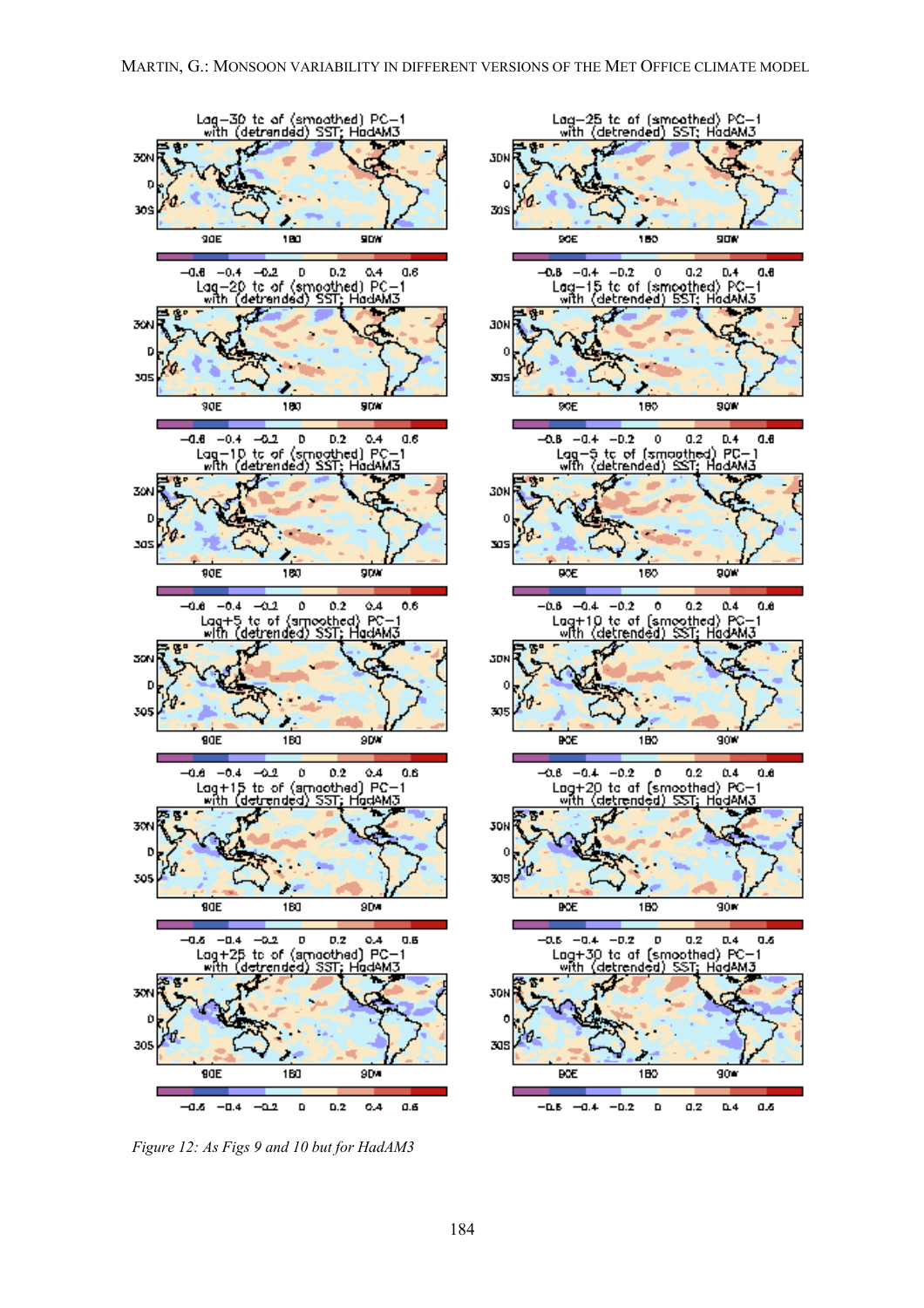#### **3.4. Relationships between intraseasonal and interannual variability**

Comparing Figs 3, 4 and 7, it is noticeable that the dominant intraseasonal and interannual modes resemble oneanother. The calculation of intraseasonal variability shown in [Figure 7](#page-6-0) was made without removing the seasonal means from each year, so it includes the interannual variations. However, removing these has almost no impact on the patterns of variability ([Figure 13\)](#page-12-0), and merely reduces the variance explained to around 10% for all of the models except HadGEM1, where this mode moves to EOF2 and the variance explained is reduced to 5.5%. Similarity between the dominant intraseasonal and interannual modes of monsoon variability has been noted in other GCMs and is also present in the observations. The present study suggests that this mode is not sensitive to the many model changes between HadGAM1 and HadAM3 or to the ocean/atmosphere coupling. Instead, it is a robust feature of these and many other GCMs.

<span id="page-12-0"></span>

*Figure 13: As Fig. 7 with but seasonal means removed from wind timeseries before calculating EOFs.*

It was shown in Section 3.2 that the dominant interannual mode in HadAM3/CM3 was strongly linked to ENSO. If these two modes really represent a common mode of variability at the two timescales, we would expect a similar link between ENSO and the preferred state of the dominant intraseasonal mode. [Figure](#page-13-0) 14[\[](#page-13-0)a,c] shows the probability Distribution Functions (PDFs) of PC-1 (from the EOFs calculated from the 850 hPa wind anomalies without removing the seasonal means and so including the interannual variability) from HadAM3 and HadCM3 (solid lines), and the dotted and dashed lines show the PDFs of PC-1 from El Nino and La Nina years respectively. In both cases, there is a slight positive bias in El Nino years and a large negative bias in La Nina years. The un-equal biasing of the PDF in the two SST regimes is consistent between the two models, despite the fact that in once case the SSTs are observed and in the other they are calculated by the model. The cause of this interesting feature is unknown. [Figure 14\[](#page-13-0)b,d] shows the PDFs of PC-1 from HadGAM1 and HadGEM1. The impact of ENSO in this case is less clear, consistent with the weak teleconnections with eastern Pacific SSTs in these models.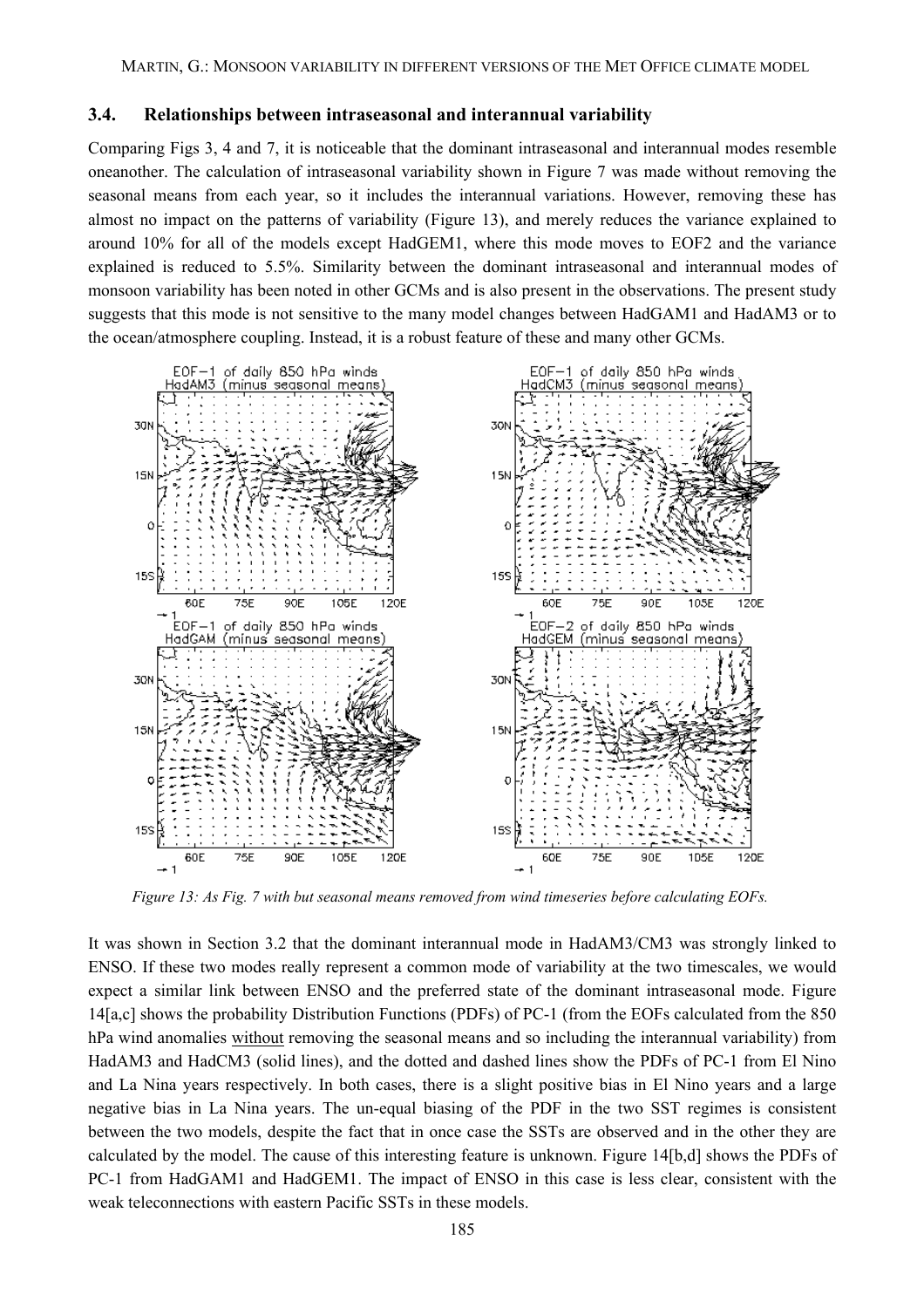The PDFs of the PCs from the other EOF modes which are associated with the different positions of the TCZ were also partitioned in this way. Of these, only EOF2/PC2 of HadAM3 and PC-3 of HadGAM1 showed a noticeable difference in the PCs from El Nino and La Nina years. Sperber et al. (2000) showed a similar lack of influence of Nino-3 SSTs on all but one of the modes associated with the TCZ. They emphasised that this illustrates the role of internal variability in determining the actual anomalies seen in any particular monsoon season.

Sperber et al. (2000) also showed that the mode of intraseasonal variability associated with variations in All India Rainfall was not biased in ENSO years, in agreement with the lack of correlation between AIR and Nino-3 SSTs. [Figure 14](#page-13-0) shows that this is also the case for this mode in the models.

<span id="page-13-0"></span>

*Figure 14: Probability Distribution Functions (PDFs) of the first PC of intraseasonal variability from the four models (solid line). The dotted and dashed lines show the PDFs for El Nino and La Nina years respectively.* 

### **4. Summary and Conclusions**

In this study, two versions of the Met Office climate model have been compared, in both atmosphere-only and coupled modes. The monsoon climatology is rather different in the two atmosphere model versions, with the circulation strength and some aspects of the precipitation distribution improved in the new model. The impact on the monsoon of coupling the models differs between the two versions, having rather less impact in HadGAM1/GEM1 than on HadAM3/CM3. This may be because the SST errors are larger in HadCM3 than in HadGEM1.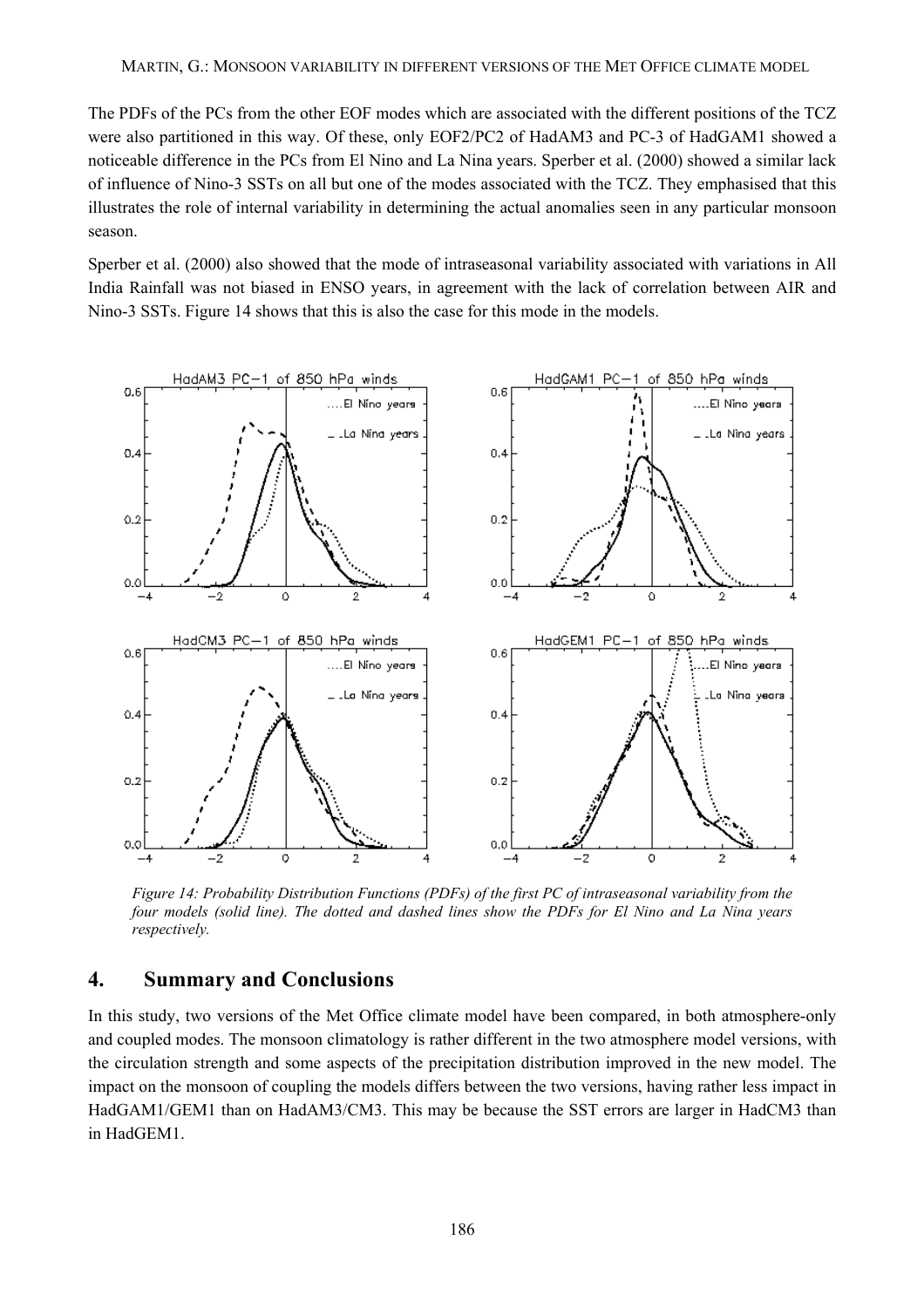

*Figure 15: As Fig. 14 but for the PCs corresponding to the EOF associated with AIR variations: (a) HadAM3 PC-3; (b) HadGAM1 PC-2; (c) HadCM3 PC-2; (d) HadGEM1 PC-3.*

Despite differences in the monsoon climatologies, the four models show rather similar dominant modes of interannual variability. However, in the case of HadAM3/CM3, the variability is strongly linked to SST forcing, while internal variability dominates in HadGAM1/GEM1. In spite of this, we find that strong SST forcing can outweigh the internal variability in HadGAM1 on some occasions: wind and precipitation anomalies in El Nino years are similar to those observed.

All four models exhibit very similar dominant modes of intraseasonal variability. The similarity in this case is even stronger than for the interannual variability. This dominant mode resembles that of the NCEP reanalyses calculated by Sperber et al. (2000) and has a realistic preferred timescale of variability. The dominant intraseasonal mode resembles that of the interannual variability, a feature which is common to other GCMs and also present in observations. In spite of this, the intraseasonal variations within this mode appear to be stochastically-forced in HadAM3/CM3, whereas there is significant forcing of this mode on the interannual timescale in these models. The coupled model demonstrates an impact of the intraseasonal variability on the local SSTs, but it appears that any potential negative feedback of these changes on the monsoon intraseasonal variability is swamped by the chaotic variations. HadGEM1 shows some evidence of SST forcing of intraseasonal variability, while there is little significant SST forcing of the interannual variability. The apparent forcing of monsoon intraseasonal variability by western Pacific SSTs in HadGEM1 will be investigated further in future work.

Ultimately, the impact on the monsoon simulation of the many changes made to the model between HadAM3/CM3 and HadGAM1/GEM1 is perhaps surprisingly small, and errors still remain. Past experience of model development has shown that the tropical performance is very robust and difficult to improve. The area of the model on which it depends most strongly is the convection scheme. Despite the many changes made to the convection scheme in HadGAM1/GEM1, it is still largely a mass-flux scheme. The errors we see